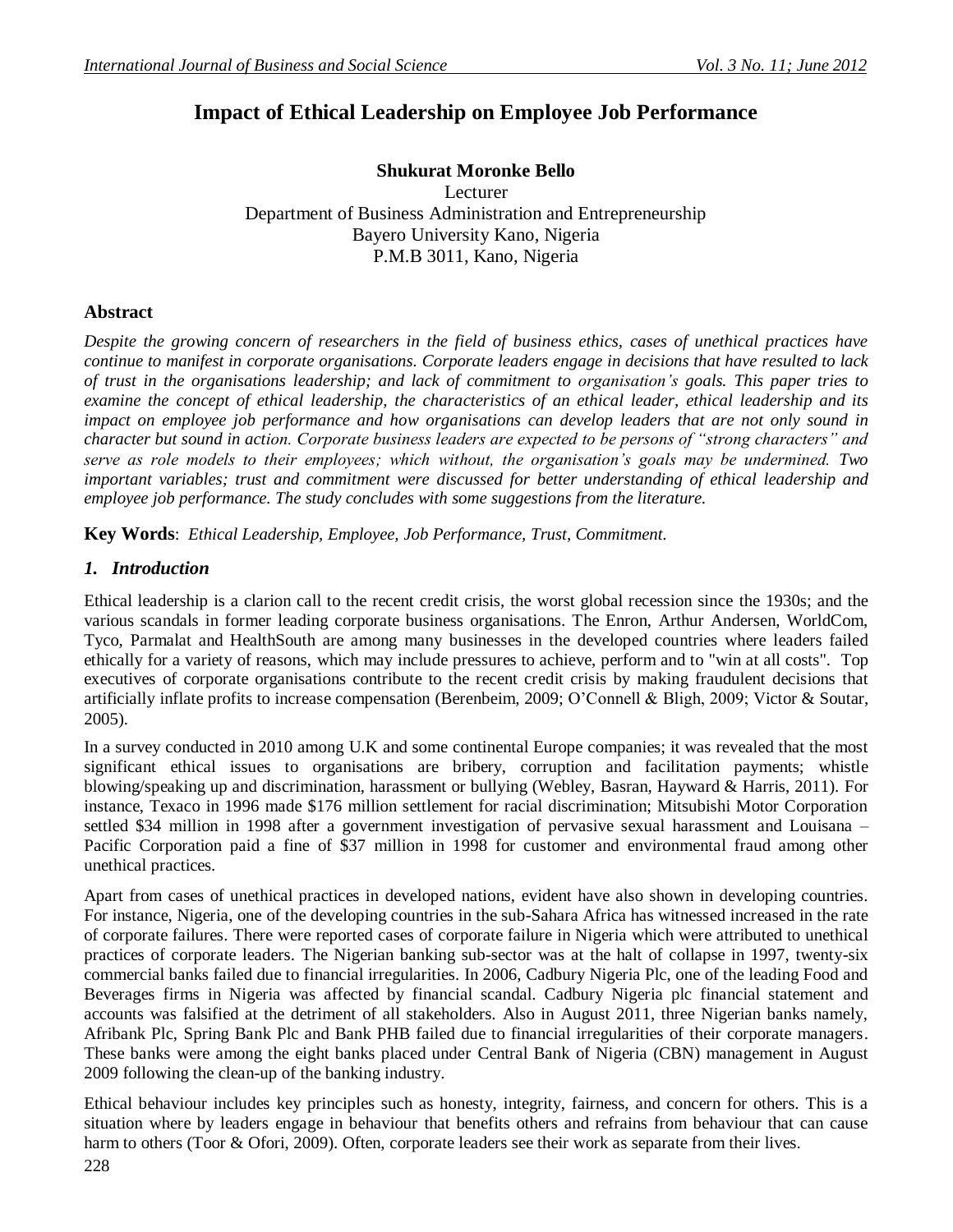Ethics must indeed begin at the top. Leaders cannot shrink from their obligations to set a moral example for their followers; formal ethical codes and ethic training have little chance of success unless the ethical actions and behaviour of top management are consistent with what they teach. Leaders are the key to determine the outcome of organisational goals and to set the tone for employee behaviour which may include promotion, appraisal and strategies (Brown & Mitchell, 2010). Organisational leaders should encourage employees by leading by examples; they have the responsibility to define organizational norms and values, live up to expectations and encourage their followers to adopt same.

Negative examples of immoral behaviour by corporate executives are like a "cancer" on ethical behaviour within organisations (Fisher & Lovell, 2003). If leaders are perceived to be ruthless and inconsiderate in their business dealings with others, employees are likely to get the message too (Crane & Matten, 2004). Employees want to be associated with managers that are honest, credible, respectful, and fair (Kouzes & Posner, 2007 cited in Collins, 2010). Organisations can achieve better employee attraction and retention when employees have the opportunity to work for truly responsible and ethical employers (Bower, 2003 cited in Upadhyay & Singh, 2010; Collins, 2011). Failing to be a good leader can lead to increase employee turnover and decrease the likelihood of attracting new employees. This can also increases the costs associated with employee turnover, increase employee supervision, decreases job satisfaction and decrease the level of employee productivity.

Indeed, corporate organisations are characterized by bribery, corruption, facilitation payments and discrimination issues among others. These forms of unethical practices if not manage appropriately will likely have spillover effect on the performance of employees. It is therefore, an urgent attention to manage ethical issues worldwide. This paper examined the concept of ethical leadership; the characteristics of an ethical leader; the roles ethical leaders in improving employee job performance; the development of ethical leaders, and finally, conclusion and recommendations.

### **The Concept of Ethical Leadership**

Leadership is defined as a process whereby an individual influences a group of individuals to achieve a common goal (Northouse, 2007). Theoretically, there are three basic ways to explain how people become leaders: the trait leadership theory, the great event theory and the process leadership theory (Bass, 1990). Trait theory is a situation where some personality traits may lead people naturally into leadership roles. A crisis or important event may cause a person to rise to the occasion, which brings out extraordinary leadership qualities in an ordinary person; this is the Great Events Theory. The process theory is a situation when leadership skills are learnt. According to Burns (1978), the leadership process occurs in one of two ways, either transformational or transactional. Transformational leadership is concerned with developing a vision that informs and expresses the organization"s mission and lays the foundation for the organization"s strategies, policies and procedures. The transformation leader uses strategies and techniques to empower the followers, enhance their self-efficacy and change their values, norms, and attitudes, which are consistent with the leader"s vision.

Transformational leadership style seeks to improve the condition of the followers in order to effectively and efficiently achieve the goals of the organization. The transformational leader uses four forms of behavior; inspirational motivation, individualized consideration, idealized influence and intellectual stimulation. Bass & Steidlmeier (1999) argue that leaders may be authentic transformational and pseudo transformational. Pseudo transformational leaders are self-centered, unreliable, power-hungry, and manipulative. Authentic transformational leaders have a moral character, a strong concern for self and others, and ethical values, which are deeply embedded in the vision. However, a transactional leader is concerned with the allocation of resources, monitoring, and directing followers to achieve a given task. The transactional leader influences followers through the use of rewards, sanctions, and formal authority or position to induce followers" compliance behaviour. The transactional leader presumes that the employee will not do anything except for a transaction in which the payment for service is large enough to motivate the employee to perform. In transactional leadership style, the employee does nothing out of a sense of loyalty and selflessness toward the organization but only acts as a means of gaining payment.

Brown, Trevino & Harrison (2005:120) has defined ethical leadership as "the demonstration of normatively appropriate conduct through personal actions and interpersonal relationships, and the promotion of such conduct to followers through two-way communication, reinforcement and, decision-making".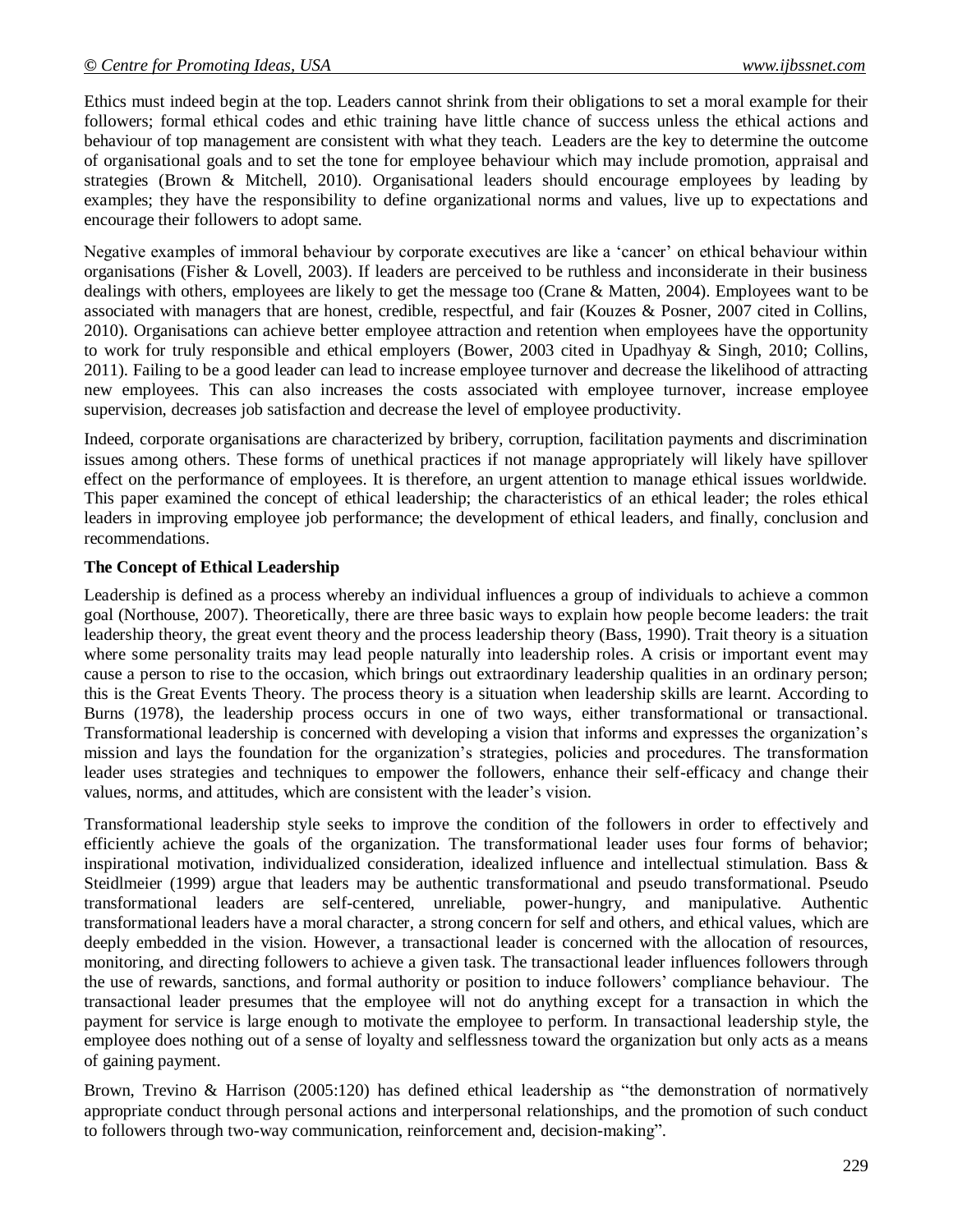The definition suggests that ethical leader can set the example for others and withstand any temptations that may occur along the way. The importance of good character and the right values, the reality of ethical leadership is far more complex and the stakes are much higher. In a similar vein, Freeman & Stewart, (2006) describe an ethical leader as person with "right values" and "strong character", that set examples for others and withstand temptations. Ethical leaders are stakeholders in organisations, striving to achieve the purpose, vision and value of his realm without compromising self-interest. Ethical leaders embody the purpose, vision, and values of the organization and of the constituents, within an understanding of ethical ideals. They connect the goals of the organization with that of the internal employees and external stakeholders.

However, ethical leaders must understand that positive relationships with all organisational stakeholders are the gold standard for all organizational efforts. Good quality relationships built on respect and trust are the most important determinants of organizational success. Ethical leaders should understands that these kinds of relationships germinate and grow in the deep rich soil of fundamental principles such as trust, respect, integrity, honesty, fairness, equity, justice and compassion. The leader should know that living in harmony with these basic principles, human enterprise can flourish and be sustained (Berghofer & Schwartz, ud). Ethical leaders should focus on moral values and fairness in decision making, consider the impact of organizational decisions on the outside world, and clearly communicate to employees how their actions at work contribute to the overall goals of the organization. Ethical leaders help give meaning to their employees' work and ensure that organizational decisions are based on sound moral values (Piccolo, Greenbaum, Den Hartog, & Folger, 2010). Ethical leaders are always making efforts to incorporate moral principles in their beliefs, values and behavior; they are committed to higher purpose, prudence, pride, patience, and persistence (Khuntia & Suar, 2004).

In conceptualizing of ethical leadership, Trevino, Hartman & Brown (2000) present a matrix comprising unethical leadership (weak moral person, weak moral manager), hypocritical leadership (weak moral person, strong moral manager), ethical leader (strong moral person, strong moral manager), and ethically "silent" or "neutral" leadership (weak/strong moral person, weak moral manager). In a similar fashion, Trevino & Brown (2004) propose an executive must be perceived as both a "moral person" and a "moral manager to have a reputation of ethical leadership." A "moral person" is related to good character; the leader is honest and trustworthy, show concern for employee welfare and is seen as approachable. Whereas, a "moral manager," is one who leads others on the ethical dimension, allow employee to know what is expected, and holds them accountable. Moral managers set ethical standards, communicate ethics messages, use the position of leadership to promote ethical conduct at work and use rewards and punishments to guide ethical behavior in the organization. Trevino & Brown (2004) expand the Executive Ethical Leadership Reputation by citing examples of leaders in each of the reputation matrix (see Figure I). Combining the "moral person" and "moral manager" dimensions to creates a two-by-two matrix. A leader who is strong on both dimensions is perceived to be an ethical leader.

### **Figure I: Executive Ethical Leadership Reputation**



### Moral Person

#### **Matrix**

**Source**: Trevino, L. K. & Brown, M .E. (2004)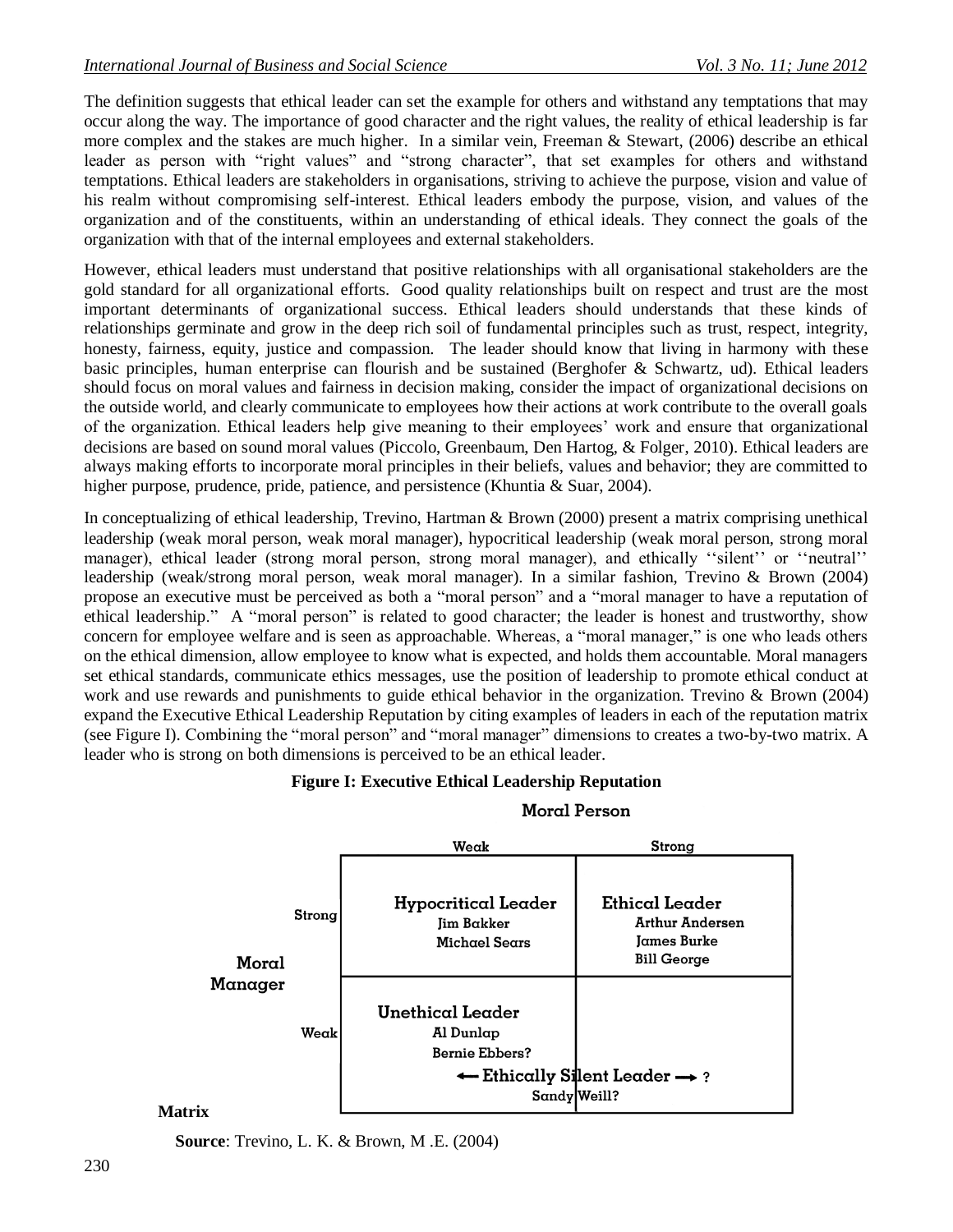An ethical leader clearly led his organization on ethics and values. People knew what they could expect of him, and they knew what he expected of them from an ethics perspective. Examples of ethical leaders are Arthur Andersen, James Burke, CEO of Johnson & Johnson during the early 1980s and Bill George (a retired CEO of Medtronic). An unethical leader is perceived to be neither a moral person nor a moral manager. The research identified Al Dunlap of Sunbeam as an unethical leader. Others are Dennis Kozlowski from Tyco, Bernie Ebbers from WorldCom, and Richard Scrushy from Health-South. Leaders who communicate a strong ethical values (moral managers), but who are not perceived to be ethical themselves (they are not moral persons) were tagged hypocritical leaders. According to the study, Jim Bakker, the founder of PTL Ministries is an example of a hypocritical leader. Also, Michael Sears, fired from Boeing for offering a job to an Air Force procurement specialist while overseeing negotiations with Boeing, represents a more recent example of a hypocritical leader. The ethically silent leader is not perceived to be unethical but is seen as focusing intently on the bottom line without setting complementary ethical goals. Leaders in this category are likely to be perceived by employee in a negative way. Silence means that the top executive really doesn"t care on how business goals are met and so employees act on such messages. Sandy Weill, CEO of Citigroup, may be a good example of ethically silent leader.

Thus, ethical leaders can effectively achieved greater performance within organisations by exhibiting qualities that will influence employee to work harder. This will at the long run assist organisations to achieve their goals and objectives optimally.

# *2. Characteristics of an Ethical Leader*

A good leader has an idea of goodness and respective goals and is willing to hold on to these goals even in difficult times. A good leader is authentic, cares strongly about certain ideas that deserve robust concern and is a person of prudence. In a study conducted on the understanding of executive ethical leadership (Trevino, Brown & Hartman, 2003), ethical leaders are thought to be receptive and open, possess traditional leadership traits such s integrity, honesty, and trustworthiness. Ethical leadership includes transactional leader behaviors such as setting ethical standards and holding followers accountable for ethical conduct.

Resick, Hanges, Dickson & Mitchelson (2006) identified six key attributes that characterized ethical leadership which includes character and integrity; ethical awareness; community/people-orientation; motivating; encouraging and empowering; and managing ethical accountability. Besides, the characteristics of ethical leadership as identified by Freeman & Stewart (2006) are: (1) the articulation and embodiment of the purpose and values of the organization by the leader (2) the leader focus on organizational success rather than on personal ego, (3) the leader find the best people and develop them, (4) he/she create a living conversation about ethics, values and the creation of value for stakeholders, (5) take a charitable understanding of others' values, (6) make tough calls while being imaginative, (7) create stakeholder support and societal legitimacy.

In a similar vein, O"Connell & Bligh (2009) identified the following nine characteristics of an ethical leader from a synthesis analysis of past researches. (1) Uses an ethical "lens" (2) Makes ethical decisions (3) Considers the long-term implications of business decisions, (4) Considers others' well-being when making decisions and treats others fairly (5) Acts ethically or role models ethical behavior (6) Communicates the importance of ethics (7) Understands themselves and those with whom they work (8) Holds others accountable for acting ethically (9) Offers training and support for employees on how to act ethically in the workplace.

Nevertheless, these unique qualities that characterized ethical leaders make them different from other leaders of corporate organisations. Ethical leader are those leaders that are sensitive to the interest of all employees without fear or favour.

# *3. Ethical Leadership and Employee Job Performance*

Employees are the most important assets in organisations, which without, the goals and objectives may not be attained. Several studies have been conducted on the roles that ethical leaders can play in achieving increase employee job performance. A study by Toor & Ofori (2009) revealed that ethical leadership may play a mediating role in the relationship between organizational culture and employee outcomes. The study shows that ethical leadership is more likely to bring about leader"s effectiveness, willingness of employees to put in extra efforts, employees" job satisfaction, and an atmosphere for ethical leadership to flourish; which will ultimately leads to increased employees' job performance.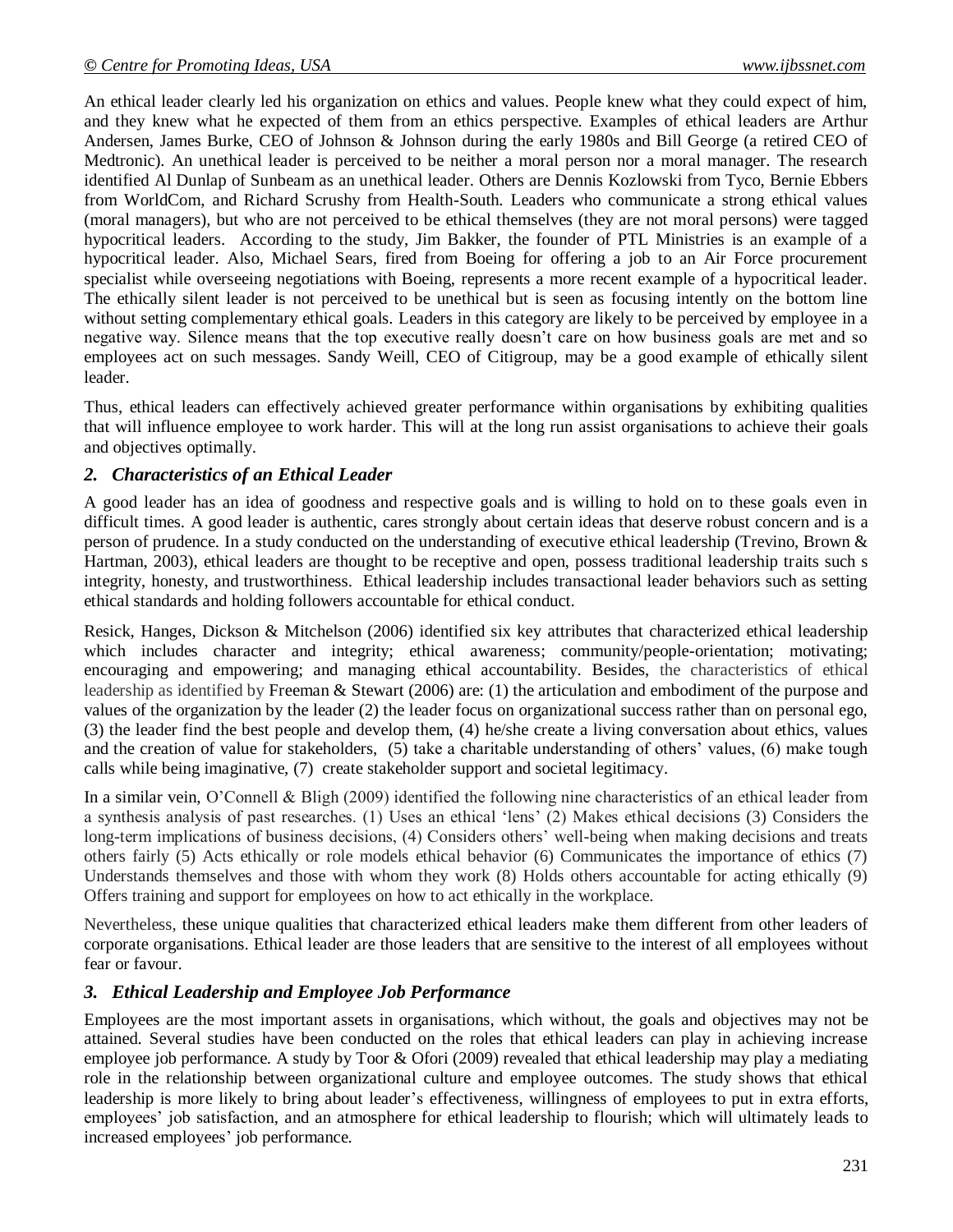Ethical leadership is associated with positive influence on employee performance (Resick et al., 2011), intrinsic motivation (Piccolo, et al., 2010), job responses (Ruiz, Ruiz & Martinez, 2011) and willingness of employee to reports problems (Brown et al., 2005). Piccolo, et al. (2010) suggest that leaders with strong ethical commitments can have impact on "task significance" and "autonomy" of the Job Characteristic model; and the willingness of employee to put extra effort on task performance. If followers perceived top manager's good moral image, ethics may be viewed as an important issue within the organization, and this perception may be a translated into a strong appreciation of top management by employees within an organization (Ruiz, Ruiz, & Martinez, 2011).

In organisations where leadership is perceived to be unethical is manifested in the failure of the leader to follow rules, failing to take responsibility for unethical behaviors, and failing to avoid even the appearance of impropriety (O"Connell & Bligh, 2009). Two important variables are crucial to the issue of ethical leadership in improving employee job performance; trust and employee commitment. As evident in the assertion of some researchers (Hosmer, 1994; Jones, 1995 cited in Berrone et al., 2007) that good ethics is good for business because it generates positive externalities like trust and commitment to all stakeholders, which in turn assures long-term performance of firms.

## **Trust**

Trust is a sacred and emotional relationship between people; the expectation of faith that individuals have on the organisation and leadership (Darcy, 2010). Trust is the foundation for constructive conflict, goal commitment, personal accountability, and achieving collective goals (Lencioni, 2005 cited in Collins, 2010). Trust is a positive expectation that another will not act opportunistically (Robbins, Judge, Millet & Water-Marsh, 2008). This is the expectation of others in words, actions or decisions. According to Jones & George (1998) cited in Zhu, May & Avolio (2004) there are two types of trust; conditional and unconditional trust. Conditional trust is a situation whereby both parties are willing to transact with each other as long as each behaves appropriately and uses a similar interpretive scheme to define situation. Whereas conditional trust is characterized by the shared values that structure the social situation and become the primary vehicle through which individuals experience trust. Theorists have also identified three types of trust in organisational relationship; deterrence based, knowledge based and identification based (Robbins, et al., 2008). Deterrence trust is based on fear of reprisal if the trust is violated. Individual act in accordance with what they say because of the consequence. Knowledge trust is based on the behavioural predictability that comes from a history of interaction. The identification based trust is on mutual understanding of each other"s intentions and appreciation of the other"s wants and desires.

Trust is an important issue in organisations that has effect on performance, and if broken is likely to has serious adverse effect. Employee trust in leaders will likely result to increase in employee compliance with organizational rules and laws, facilitate the implementation of organizational change; and improve employee contributions in terms of performance, intent to remain and civic virtue behaviour (Robbinson 1996; Van Zyl & Lazeny, 2002 cited in Ponnu & Tennakoon, 2009). Employees are unlikely to follow leaders that are perceived to be dishonest and may likely take advantage of them (Robbins, et al., 2008). Covey (1998) encourages companies to examine the impact of trust on the bottom line in addition to profits, earnings-per-share, and other figures traditionally thought to determine the success of the company. Low levels of trust can result in organizational decay as relationships deteriorate political strife, infighting, and general inefficiency result; organizations with little or not trust have no basis for future success. Corporate leaders cannot separate the issue of trust from their business dealings. As Fulmer (2004) noted, ethics, values and trust are important issues to executives attempting to recover from a substantial downturn in the national and global economies.

Studies have shown that greater trust exists in organisations when employees perceive an organizational climate as ethical. Trust within an organization can contribute to creating greater efficiencies in relationships between managers, subordinates, and top level executives (Leo, 1996). Organizational initiatives to improve trust often generate long term benefits. A good example of a corporate culture which focuses on quality and ethics is Starbucks. Starbucks has won a number of ethics awards and has been recognized as a role model of social responsibility. The company first priority is taking care of the employees in its retail stores who communicate with and serve customers. Starbucks executives believe that by taking care of these employees, the company can provide long-term value to shareholders (Schultz  $&$  Yang 1997). Trust is vital to all organisations and it expected that ethical leaders demonstrate behavioral consistency between words and actions; treat all employees fairly without violating human rights.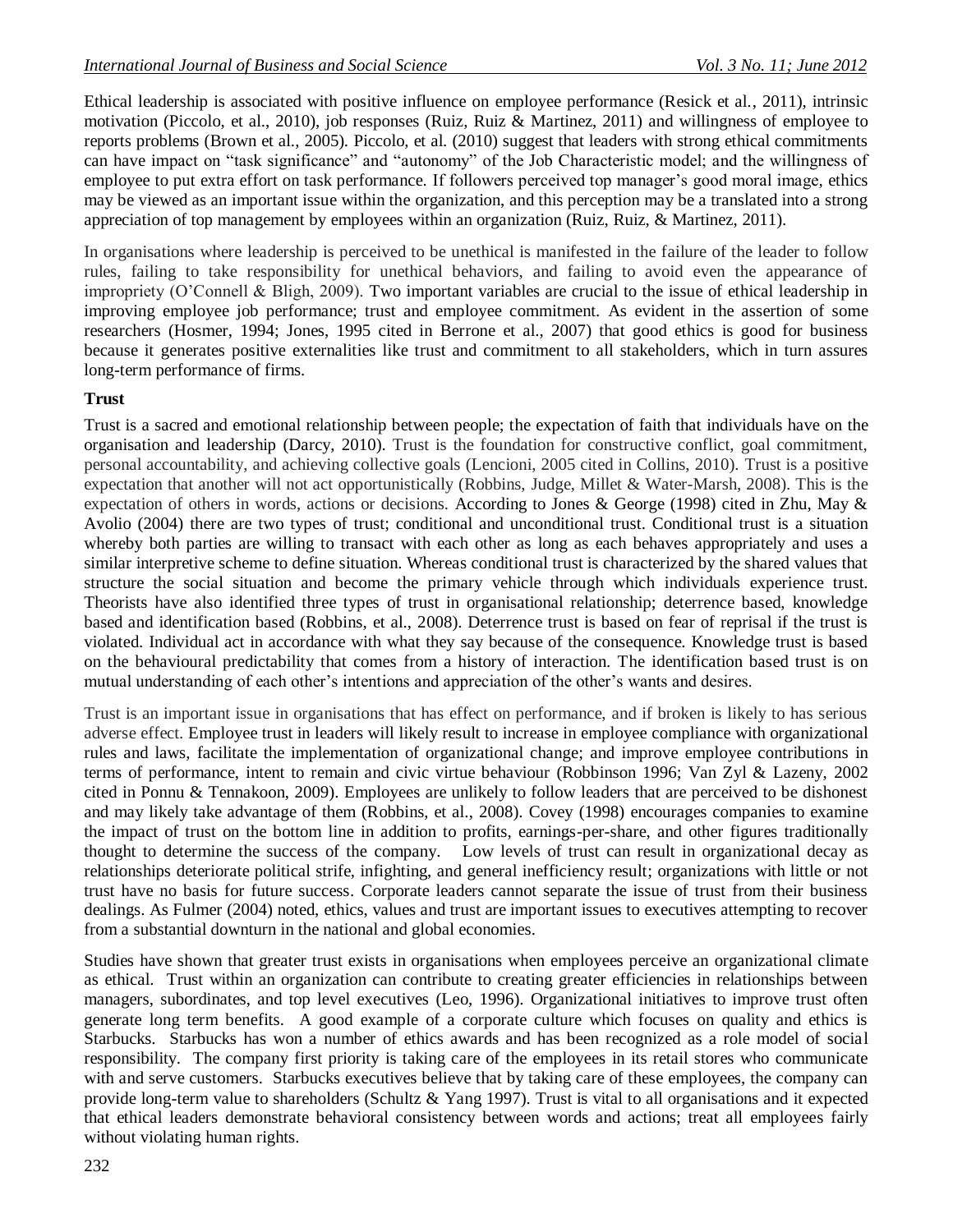### **Employees Commitment**

Commitment is simply defined as loyalty and attachment of an individual or group to the organisation. Organisational commitment is defined as a state in which an employee identifies with a particular organisation and its goals and wishes to maintain membership in the organisation. Commitment had been used by organisations to predict desired employee behaviour in the areas of performance, absenteeism and emotional attachment. Theoretically, organisational commitment has three components (Meyer & Allen, 1991): affective, continuance and normative. Affective commitment is referred to as an employee's emotional attachment to the organisation. Continuance commitment is the perceived economic value of remaining with an organisation compared to leaving it. Normative commitment is an obligation to remain with an organisation for moral or ethical reasons. However, studies have shown relationship between ethical leadership behaviour and employee"s organizational commitment. Some of these studies revealed that high levels of perceived ethical leadership behaviour are associated with higher levels of employee's organizational commitment (Ponnu & Tennakoon, 2009; Upadhyay & Singh, 2010). In a related fashion, there was a positive relationship on the impact of leader's ethical behaviour on the employee"s level of commitment to the organisation (Mize, 2000 cited in Zhu, May & Avolio, 2004). Employee commitment is also linked to improved quality of products, enhanced customer loyalty, and lower costs due to a decrease in employee turnover. Maignan (1997) cited in Ferrell & Ferrell, (1999) found a positive relationship between corporate citizenship (defined as economic, legal, ethical, and discretionary activities) and employee commitment to the firm. Employee commitment to the organization decreases, product quality drops, customers leave, and employee turnover skyrockets as ethical compliance decreases. It is expected that leaders who exhibit ethical behaviour would be more likely to consider the needs and right of employees and treat them fairly.

### *4. Developing Ethical Leaders*

Leadership development is an un-ending process of self-study, education, training, and experience (Jago, 1982). Developing leaders in organisation is a long-life process; and ethical leadership programmes is design to equip employee with the rudiments for effective management. Ethics does not apply to only those at the top; all individuals no matter the level in the organisation should abide by ethical rule. Thus, every organisation should put mechanism in place in order to develop future leaders for long term survival of businesses. The focus of leadership development should be on producing leaders in the middle who have personal ethical competence, who are good models for those around them, and who can empower others to get the work done in ways that promote harmony and maintain good relationships. This calls for leadership development specifically focused on training ethical leaders throughout the organization (Perreault, 2010).

A fundamental focal point in the literature on the development of leaders is that it can be teach and must be taught. Ethically sensitive leaders are needed in time of financial crises, global injustice, climatic change, cultural insensitivity, employee racial and sexual discrimination and the period of corporate financial irregularities. The success of any enterprise, large, medium and small depends on leadership skills and competencies which can be learned through training and practice. Ethical leadership training and development must take the form of deep personal reflection guided by materials that refine the essence of moral principles and leadership insights.

Freeman and Stewart (2006) argued that for leadership development effectiveness, the first step is to understand the need for ethical leadership; how the organization benefits its stakeholders and the organization"s values. It is imperative to set aside a brief time to raise concerns about the effects of ethical leadership on key stakeholders, or on a company"s values and ethics. Many companies have leadership development programs. These programs need to be strengthened by adding the idea of "ethical leadership." It is not necessary to use the specific principles developed, but companies can make themselves better by engaging participants in a conversation about what they see as "ethical leadership." Executives can also develop shared conversations and conceptions of how "ethical leadership" can be implemented in their particular company. Executives need to figure out how to have "challenge meetings," routine processes where anyone in the organization can raise a challenge to whether or not the company is living its values, or its enterprise strategy approach.

Prince II, Tumlin & Connaughton (2009) identify the followings as critical elements of ethical leadership development:

1. Knowledge of leadership and ethics that provides a conceptual framework for understanding the practice of ethical leadership when one is engaged in leading or following others.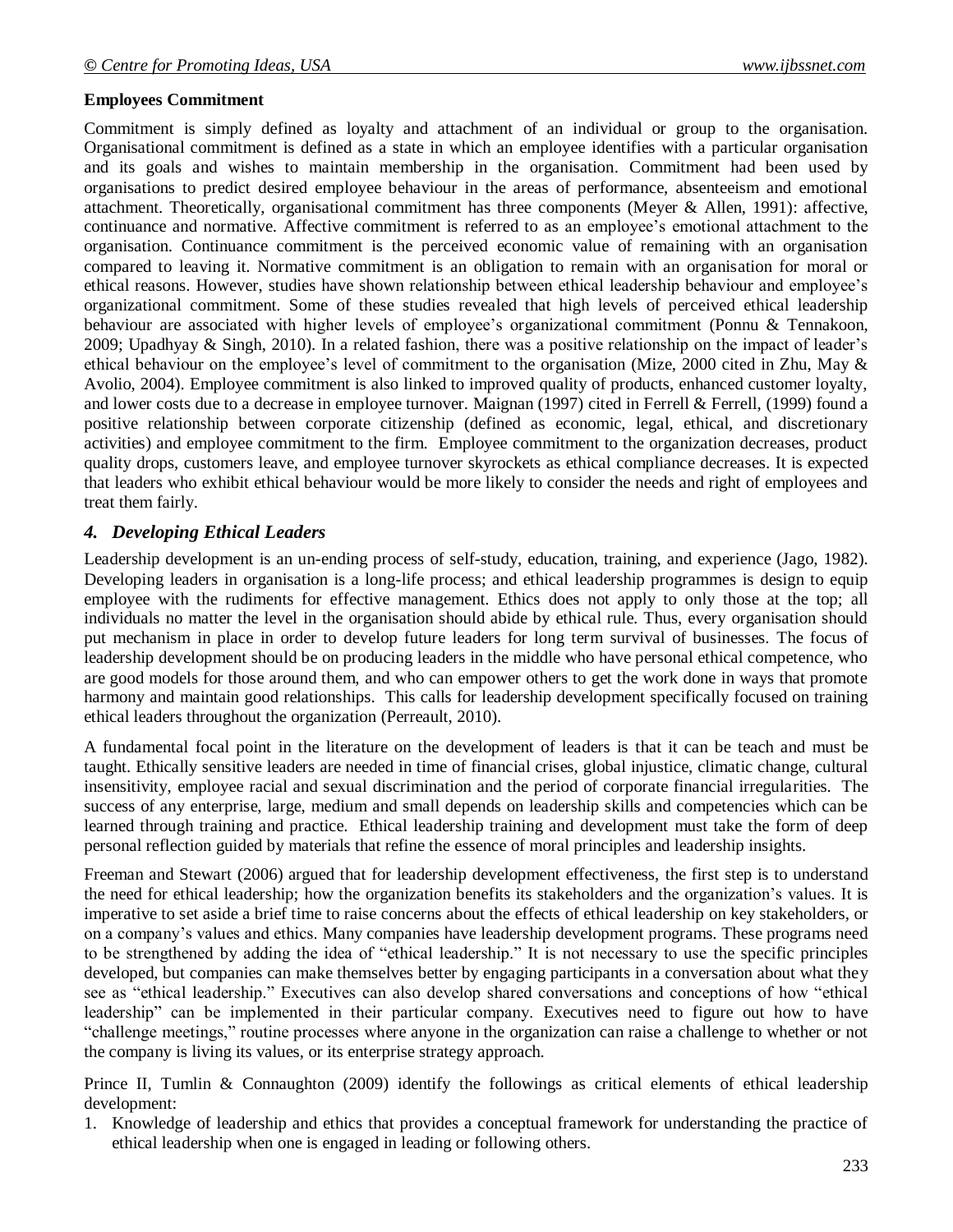- 2. Opportunities to practice leadership roles in situations that require collective action where the learner has some responsibility for outcomes that matter to others.
- 3. Opportunities to study, observe and interact with leaders, especially leaders who have demonstrated moral courage
- 4. Formal and informal assessment of the efforts of those learning to lead ethically
- 5. Feedback of the results to the learner along with reflections by the learner on the experience.
- 6. Strengthening a personal ethic that embodies foundational, core values such as integrity, service to others, and loyalty.

To develop ethical leaders, ethics codes need to be clear; proper guidelines to be in place to ensure that all employees understand what are expected of them. Also, organisations need to demonstrate ethical leadership within the culture of hiring, training and development; and to promote and reward those employees who will embrace the ethical standards.

### *5. Conclusions*

Ethical issue is a worldwide phenomenon. It is an important issue to corporate organisation; and corporate leaders must take proactive measures. Ethical leaders are perceived as having a broad ethical awareness and concern for all stakeholders which includes employee. Therefore, leaders must create an ethically friendly work environment for all employees, communicate ethical issues, serve as role models and put mechanism in place for the development of responsible employees. It is expected that leaders who exhibit ethical behaviour would be more likely to consider the needs and right of employees and treat them fairly. Indeed, every employees want to work for a truly and responsible employer and as such, corporate leaders has to fulfill their obligations on ethical issues and rise up to these expectations. Thus, the following recommendations from the empirical literatures are guidance for corporate leaders in the management of ethical issues (Collins, 2010; Trevino & Brown, 2004, Upadhyay & Singh, 2010):

- The CEO must be the chief ethic officer of his/her organisation. This is necessary in order to personally assess areas for ethical risks such as guidance on ethical issues, monitoring the organisation"s adherence to ethical codes, monitoring organisation"s ethics policy and overseeing ethics training programmes.
- He/she must ensure a strong ethical culture (a total quality management of ethics) within the workplace. The values and norms of the workplace should be in accordance with ethical issues with systematic approach of total quality management of ethics. The total quality management approach to ethics can help to determine the root cause of ethical behaviour and be managed appropriately.
- Organisations should strive to hire ethical people. Organisations should focus on ethical skills along with the technical skills in the recruitment screening process. Information on potential employee ethical behaviour can be obtained from resumes, reference checks, background checks and integrity test.
- Organisations should ensure that all employees participate in ethics training programmes. This will serve as an opportunity for employees to learn and evaluate the impact of ethics on activities and organisational performance.
- Corporate leaders should reward ethical conduct and discipline unethical conducts. Leaders should make decisions that promote and compensate employees who are not only good on what they do but also have sound relationship and have developed reputation with customers and co-workers. The 360 degree performance management system evaluation can be used for ethical behaviour decisions.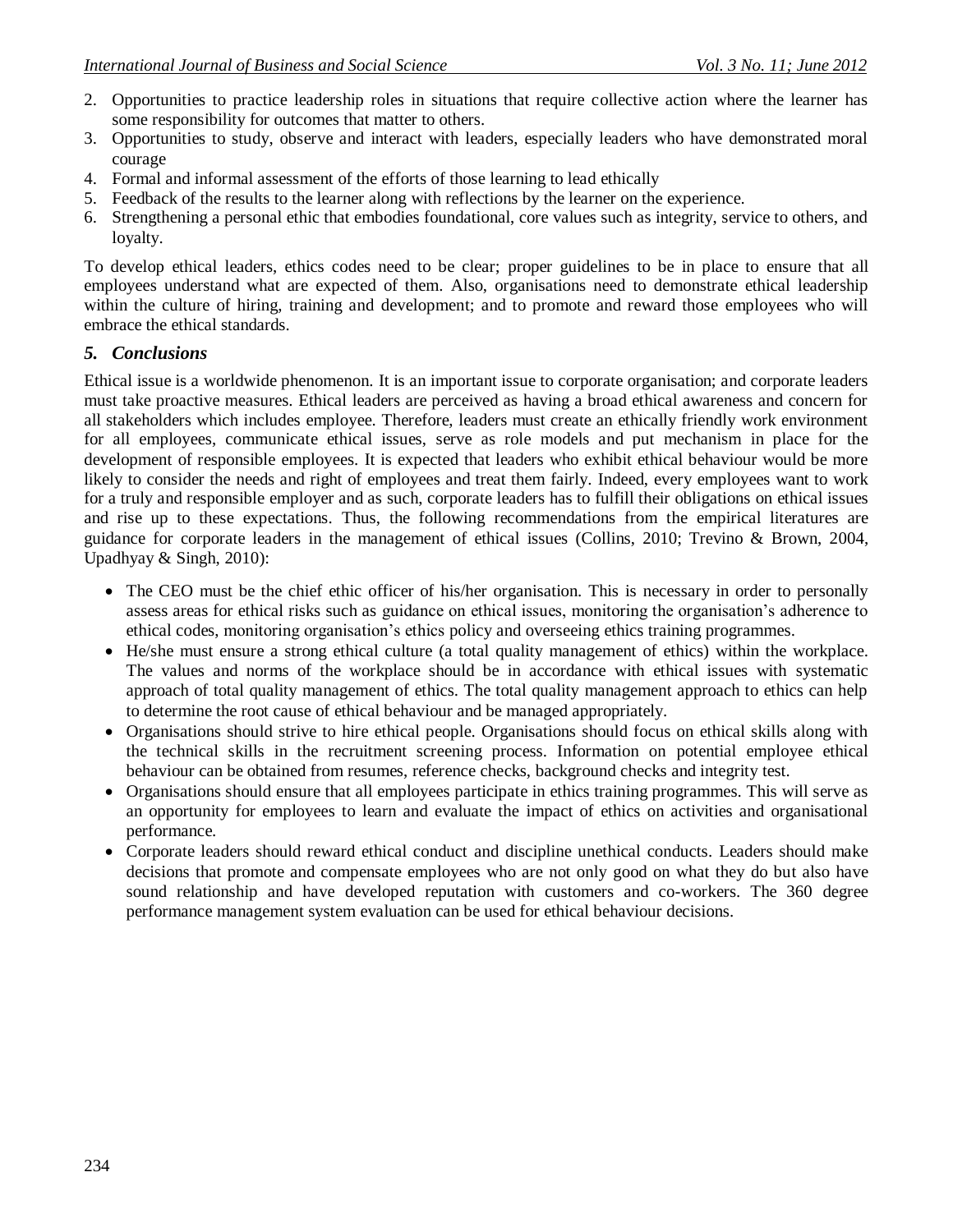### *References*

- Bass B. (1990). From Transactional to Transformational Leadership: Learning to Share the Vision. *Organizational Dynamics*, Vol.8, No.3, pp.19-31
- Bass, B.M. & Steidlmeier, P. (1999) "Ethics, Character, and Authentic Transformational Leadership Behavior", *The Leadership Quarterly*, Vol.10, No.2, pp.181–218.
- Berenbeim R.E. (2005). Ethical Leadership, Maintain a Ethical Culture. A paper presented at the Global Leadership Development conference in Mumbai, India
- Berrone, P., Surroca, J. & Tribó J. A. (2007) "Corporate Ethical Identity as a Determinant of Firm Performance: A Test of the Mediating Role of Stakeholder Satisfaction", *Journal of Business Ethics,* Vol.76, No.1, pp.35-53.
- Berghofer, D. & Schwartz, G. (ud). "Ethical Leadership: Right Relationship and the Emotional Bottom Line, The Gold Standard for Success", The Institute for Ethical Leadership. Retrieved Online on July 16, 2011 at http//www.ethicalleadership.com
- Bower, M. (2003). "Company Philosophy: The Way We Do Things Around Here", *The McKinsey Quarterly*, Vol.2, pp.111–117.
- Brass D.J., Butterfield, K.D. & Skaggs B.C. (1998) Relationships and Unethical Behaviour: A Social Network Perspective, Academy of Management Review, Vol. 3, No.1, pp.14-31
- Brown, M.E. & Mitchell, M.S. (2010). "Ethical and Unethical Leadership: Exploring New Avenue for Future Research", Business Ethics.
- Brown, M.E., Trevino, L.K. & Harrison, D.A. (2005), "Ethical leadership: A Social Learning Perspective for Construct Development and Testing," *Organizational Behaviour and Human Decision Processes*, Vol.97, pp.117-134.
- Burns, J.M. (1978). *Leadership*, Harper & Row, New York.
- Collins, D. (2010). "Designing Ethical Organizations for Spiritual Growth And Superior Performance: An Organization Systems Approach". *Journal of Management, Spirituality & Religion*. Vol.7, No.2, pp. 95-117
- Covey, S.R. (1998). AIs Your Company"s Bottom Line Taking a Hit?, American Online, (http://www.prnewswire.com), June 4.
- Crane, A. & Matten, D. (2007). *Business Ethics. Managing Corporate Citizenship and Sustainability in the Age of*  Globalization, (2<sup>nd</sup> edn), New York, Oxford University Press Inc.,
- Darcy, K.T. (2010) "Ethical Leadership: The Past, Present and Future".*International Journal of Disclosure and Governance*, Vol.7, pp.188-212.
- Ferrell, O.C. & Ferrell, L. (1999. "The Role of Ethical Leadership in Organisation Performance", *Journal of Management System*.
- Ferrell, O.C. & Gresham, L. (1985). "A Contingency Framework for Understanding Ethical Decision Making in Marketing", *Journal of Marketing*, Vol. 49, No.3, pp. 87-96.
- Ferrell, O.C., Maignan, I. & Loe, T. (1999) "Corporate Ethics + Citizenship = Competitive Advantage, Successful Business Through Successful Ethics Programs". Proceedings, Center for Ethics, University of Tampa, March 19.
- Fisher, C. & Lovell, A. (2003) *Business Ethics and Values*, Pearson Education Limited, Essex
- Freeman, R.E. & Stewart, L. (2006) Developing Ethical Leadership, A Bridge Paper of Business Roundtable Institute for Corporate Ethics, [www.corporate-ethics.org.](http://www.corporate-ethics.org/)
- Fulmer, R.M. (2004). "The Challenge of Ethical Leadership" *Organizational Dynamics,* Vol.33, No. 3, pp. 307–317
- Grundstein-Amado, R. (1999). "Bilateral Transformational Leadership: An Approach for Fostering Ethical Conduct in Public Service Organizations" *Administration & Society*, Vol. 31 No. 2, pp. 247-260
- Hosmer, L. T. (1994). "Strategic Planning as of Ethics Mattered", *Strategic Management Journal*, Vol. 15(Special Issue), pp.17-34.
- Jago, A.G. (1982). "Leadership: Perspectives in Theory and Research". *Management Science*, Vol.28, No.3, pp.315- 336.
- Jones, T. M. (1995). "Instrumental Stakeholder Theory: A Synthesis of Ethics and Economies", *Academy of Management Review,* Vol.20, No.2, pp.404-437.
- Jones G.R. & George J.M. (1998) The Experience and Evolution Of Trust: Implications For Cooperation and Teamwork. Academy of Management Review, Vol.23, pp.531-546
- Khuntia, R. & Suar, D. (2004) A Scale to Assess Ethical Leadership of Indian Private and Public Sector Managers *Journal of Business Ethics* Vol.49, pp.13–26
- Kouzes, J.M. & Posner, B.Z. (2007) *The Leadership Challenge.* Hoboken, NJ: JohnWiley & Sons.
- Lencioni, P. (2005). *Overcoming the Five Dysfunctions of a Team*. SanFrancisco, CA:Jossey-Bass.